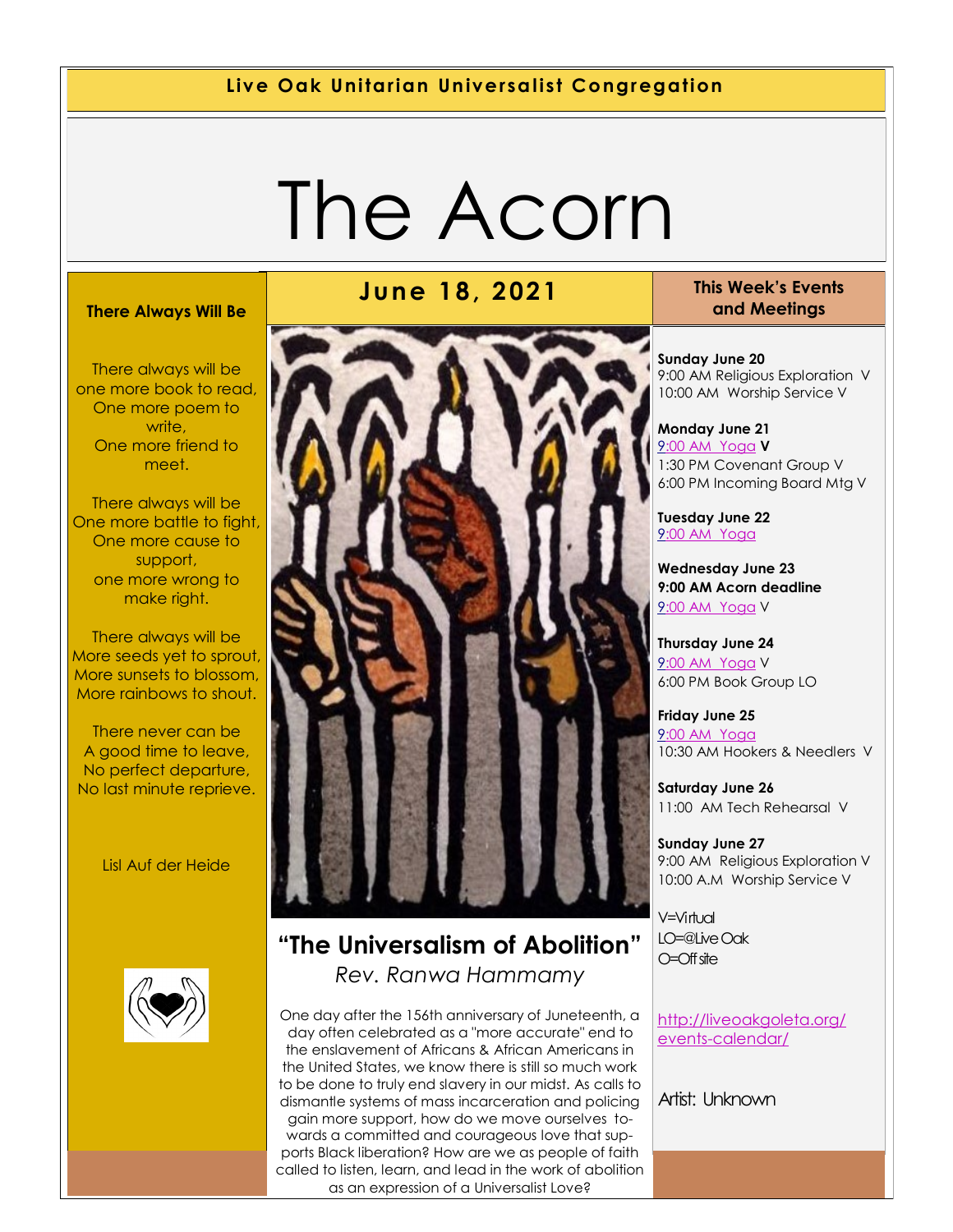**PAGE 2 THE ACORN** 

### **Worship Service 06.20.21**

# **Live Oak Unitarian Universalist Congregation of Goleta**

### **Order of Service June 20, 2021**

# *"The Universalism of Abolition"*

### **Worship Service presented by Rev. Ranwa Hammamy**

*We must shock this nation with the power of love.* 

*We must shock this nation with the power of mercy.*

*We must shock this nation and fight for justice for all.*

*We can't give up on the heart of our democracy. Not now. Not ever."*  ~ Rev. William Barber II

**Music for Gathering** *(begins at 9:50 a.m.)* Fernanda Douglas, Guest Music Director

**Prelude** ~ *Song For My Father* **Live Oak Choir Live Oak Choir** Composers: Horace Silver and Leon Thomas. Arrangement by John Douglas

**Welcome Song** ~ *Our World is One World* #113

**Welcome** Jim Wells, Worship Associate

#### **Chalice Lighting**

*By Elizabeth McMaster*

*We light our flaming chalice*

*To illuminate the world we seek.*

*In the search for truth, may we be just;*

*In the search for justice, may we be loving;*

*And, in loving, may we find peace.*

**Live Oak Sunday Worship Sunday June 20, 2021**

**10:00 AM**

https://**[zoom.us/j/991200709](https://zoom.us/j/991200709)**

**Meeting ID**: 991 200 709

**Dial by your location** 

+1 253 215 8782 US

+1 301 715 8592 US

Find your local number: <https://zoom.us/u/a3HkXnuGD>

**Call to Worship Call to Worship 2008 Call to Worship 2008 Rev. Ranwa Hammamy** 

**Opening Song** ~ *Break Not the Circle* # 323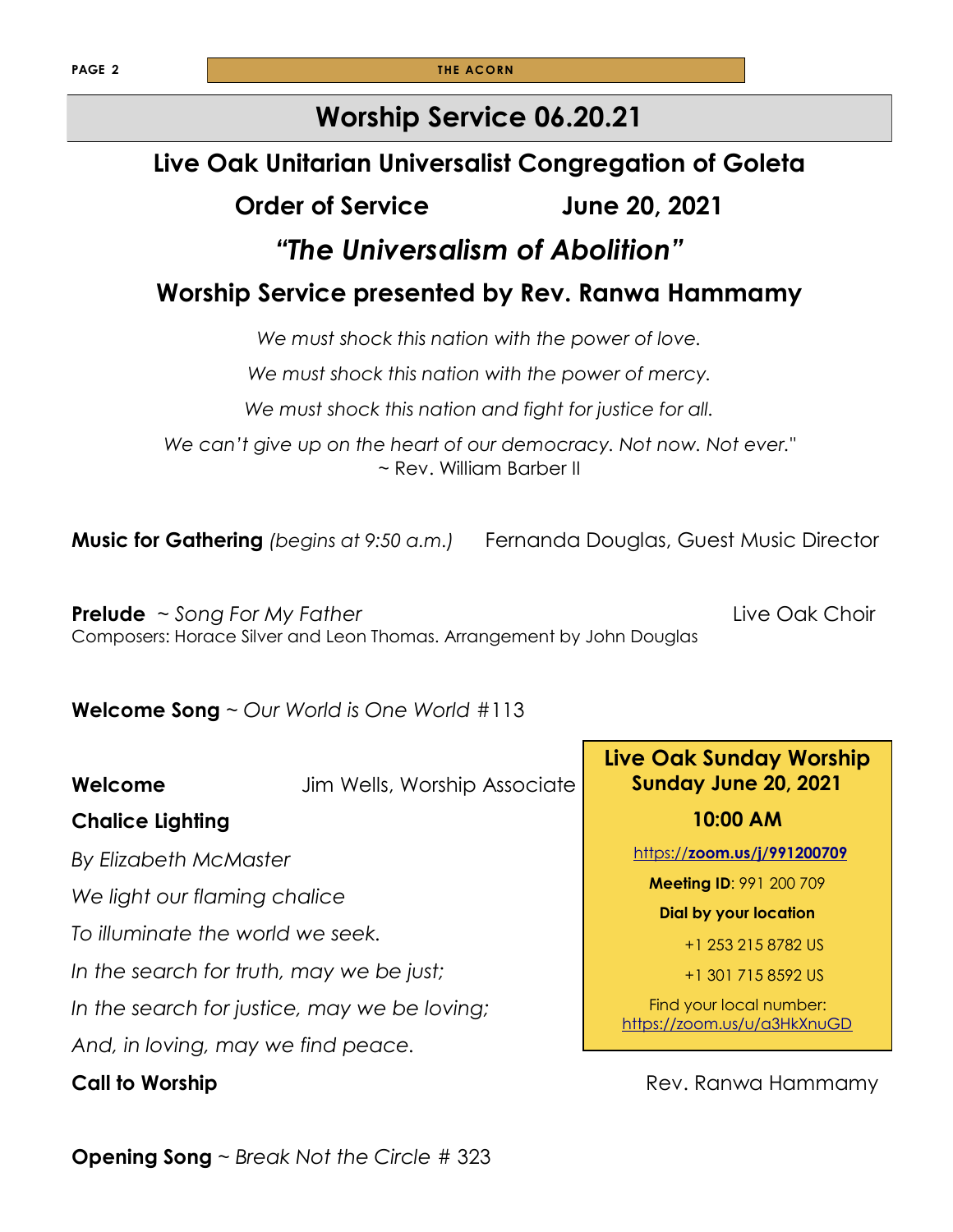| <b>Worship Service 06.20.21</b>                                           |                    |
|---------------------------------------------------------------------------|--------------------|
| <b>Message for All Ages</b><br>This Book is Anti-Racist By Tiffany Jewell | Jim Wells          |
| This Little Light of Mine                                                 |                    |
| <b>Joys and Sorrows</b>                                                   | Jim Wells          |
| <b>Meditation</b>                                                         | Rev. Ranwa Hammamy |
| <b>Congregational Response</b> $\sim$ Amazing Grace #205                  |                    |

**Sermon** "The Universalism of Abolition" **Rev. Ranwa Hammamy** 

**Musical Response** ~ We Shall Overcome #169 Fernanda Douglas

**Sharing in Stewardship** *Rev. Ranwa* Rev. Ranwa for the Unitarian Universalist Justice Ministry of California

**Closing Song** ~ *Building a New Way* #1017

**Postlude** ~ Lift Every Voice and Sing **Fernanda Douglas Fernanda Douglas** By John and James Johnson

*Take a 5 minute break and come back to the link for informal social time.*



**THE ACORN PAGE 3** 

**Benediction Benediction Rev. Ranwa Hammamy**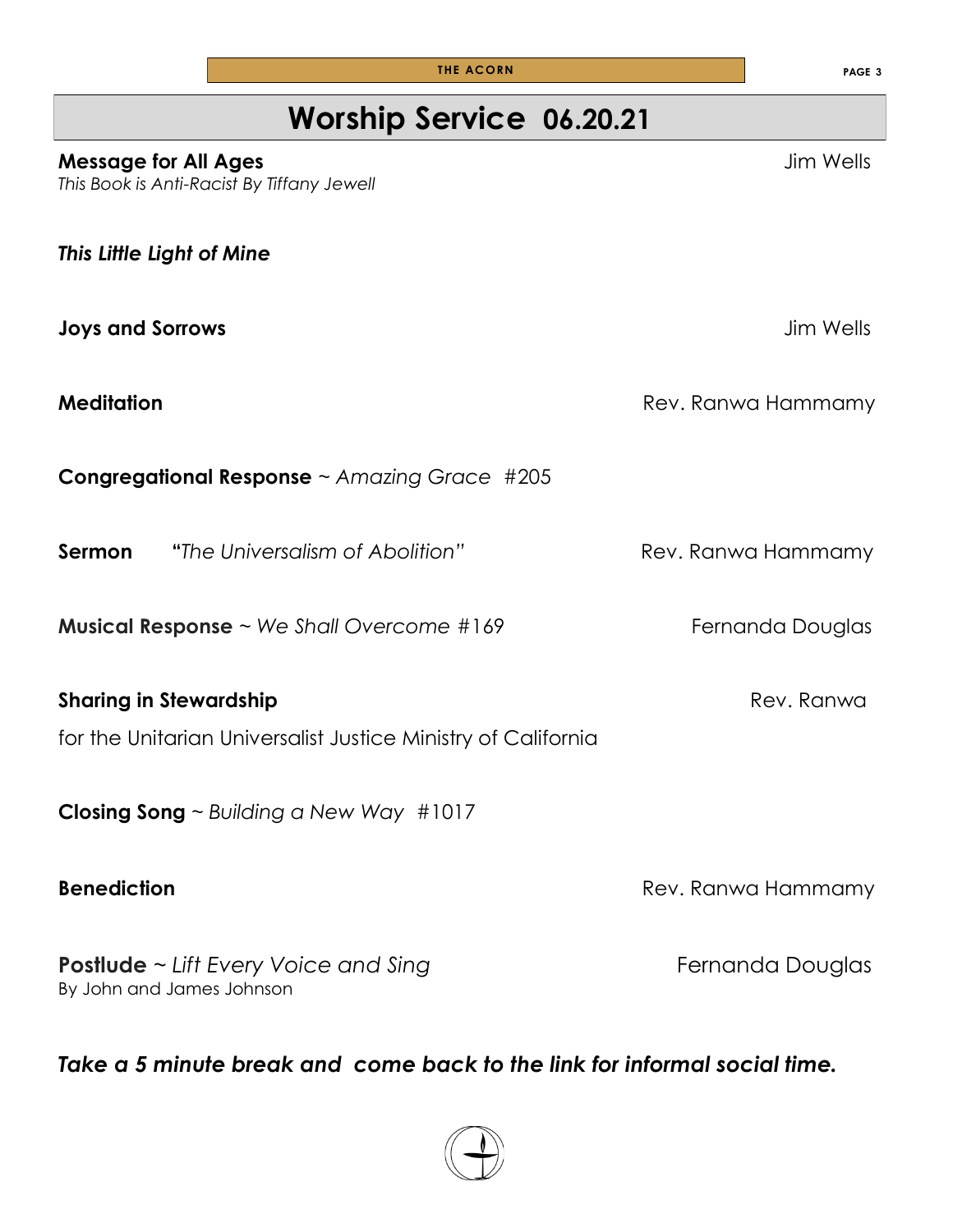**T HE ACORN**

# **Upcoming Services**

## **June 27** *Sunday Morning Worship from 2021 UUA General Assembly*

This morning we join with thousands of other Unitarian Universalists as we watch the largest gathering of UUs in worship together each year. Our worship leaders today are from the First Universalist Church of Minneapolis. Join this service using our regular Live Oak Sunday service link, and plan to stay on afterward for our weekly time of sharing and socializing.



# **Religious Exploration 06.20.21**

This Sunday in our summer video series, we are looking at BABIES..and some of these babies are pretty amazing! It is always a good reminder when we are in the presence of babies to consider or imagine where we all came from and our own humble beginnings. And like cute, furry animals, who in the world doesn't love babies?!! It's pretty amazing how we evolve into who we are if you think about it.

Please use our "usual link" for RE at 9:00 on Sunday. Link in part two of this article. It was so nice to see a big crew in RE last Sunday.

#### **Religious Exploration this Summer**

As we are winding down our online classes through Zoom in both RE and services, our congregation and our "cohort" congregations of the south/central coast of SoCal have joined up to take turns with services that we will all do together. Our 5 ministers put this together and the 5 respective RE programs will join them. July 11-August 8, both the service and RE will be held by one of five UU congregations. RE times are the same, and know that *we will be using Chalice of Conejo Valley's Zoom link on those 5 dates*. Our weekend is August 1st .

We DREs are hoping that our students show up and have the chance to get to get to know each other, both teachers and kids. One thing that was actually positive about the pandemic was bringing out the collaborative spirit in our congregations to come together in a different way. This is also how ZOOM as a tool, has served a valuable purpose while we have been apart. It has provided us all that way we actually CAN come together.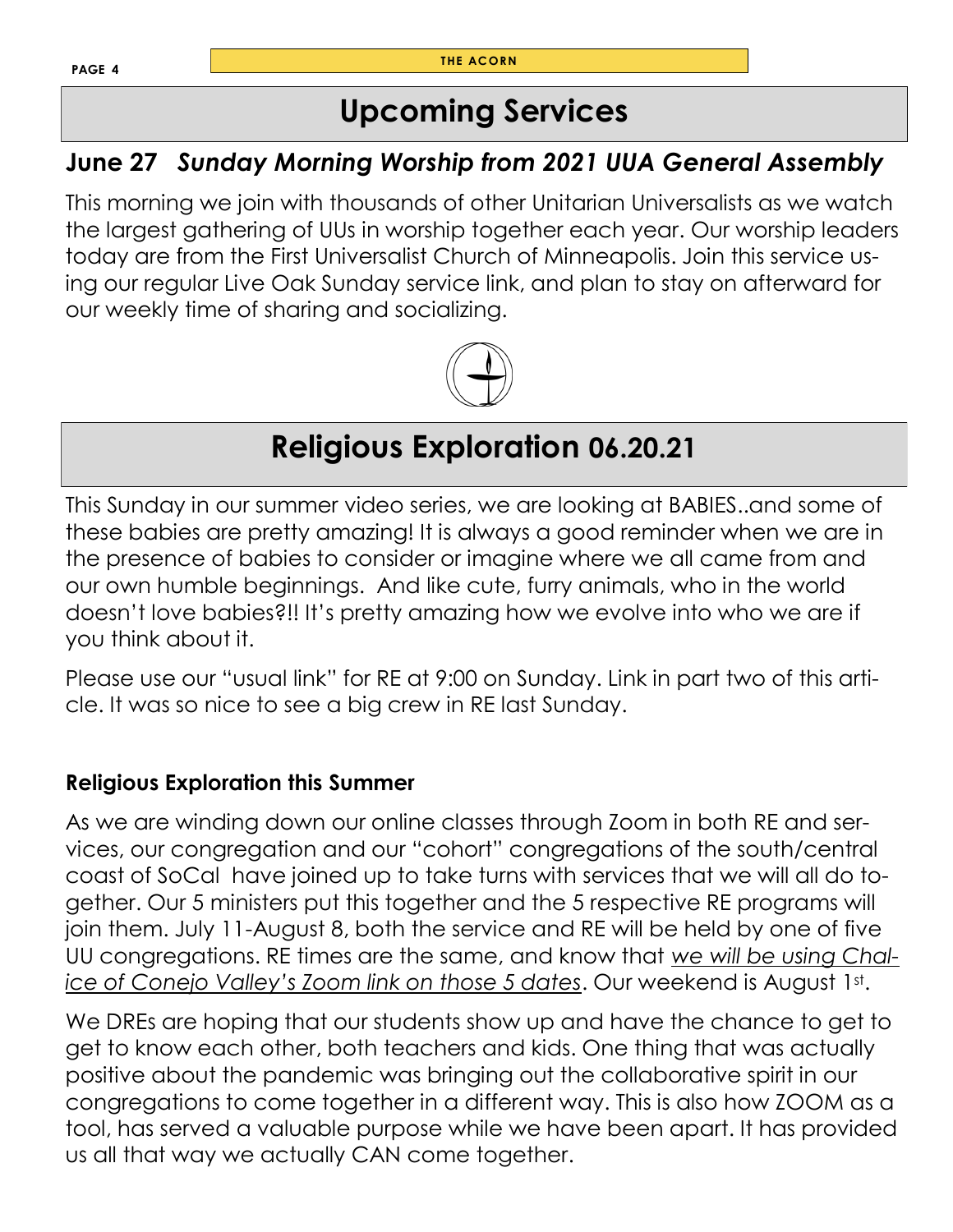# **Religious Exploration 06.20.21 (con't)**

#### **Camp DeBenneville Pines Virtual Camps**

This summer, our favorite UU experience, Camp deBenneville Pines is offering a series of FREE virtual day camps in July for children and youth.

Two camps are offered on July 14-16, a virtual UU elementary camp for children who have completed grades K-5 and another camp for Jr High students who have completed 6-8 grade. To find out more about these camps:

[2021 Virtual UU Elementary Summer Camp -](https://www.uucamp.org/camps-retreats/youth-camps/2021-virtual-uu-elementary-summer-camp/?blm_aid=32376) (uucamp.org)

[2021 Virtual UU Junior High School Summer Camp -](https://www.uucamp.org/camps-retreats/youth-camps/2021-virtual-uu-junior-high-school-summer-camp-2/?blm_aid=32376) (uucamp.org)

The virtual High School Camp is July 21-23 for students who have completed 9<sup>th</sup>-12<sup>th</sup> grades, and for more information:

[2021 Virtual UU Senior High School Summer Camp -](https://www.uucamp.org/camps-retreats/youth-camps/2021-virtual-uu-senior-high-school-summer-camp/?blm_aid=32376) (uucamp.org)

Activities and events will include:

Icebreakers and Games

Camp Songs and Campfire

Scavenger Hunts

Stretching and Movement Activities

Crafts, Poetry and Worship

Social Justice and Small Discussion Groups

Variety Show/Open Mic

**Time: June 20, 2021 9:00 AM Join Zoom Meeting [https://zoom.us/j/995438](https://zoom.us/j/9954380524?pwd=UzZORVVKbnhBamtqT2craHE0Y255UT09) [0524?pwd=UzZORVVKbn](https://zoom.us/j/9954380524?pwd=UzZORVVKbnhBamtqT2craHE0Y255UT09) [hBamtqT2craHE0Y255UT0](https://zoom.us/j/9954380524?pwd=UzZORVVKbnhBamtqT2craHE0Y255UT09) [9](https://zoom.us/j/9954380524?pwd=UzZORVVKbnhBamtqT2craHE0Y255UT09)**

**Live Oak Religious Exploration** 

**Meeting ID: 995 438 0524 Password: 007564** 

We will also be acknowledging our Bridging 5th graders to Junior High Camp, our 8th Graders to Senior High Camp, and 12th graders to emerging adults!

**Please register at least 48 hours prior to the start of the events.** And remember to put it on your calendar!

If you have any questions, please contact Camping Ministries Director, Marianne Swift-Gifford (she/her). Email: [cm@uucamp.org.](mailto:cm@uucamp.org) Call or text: (909) 287-1270



**PAGE 5**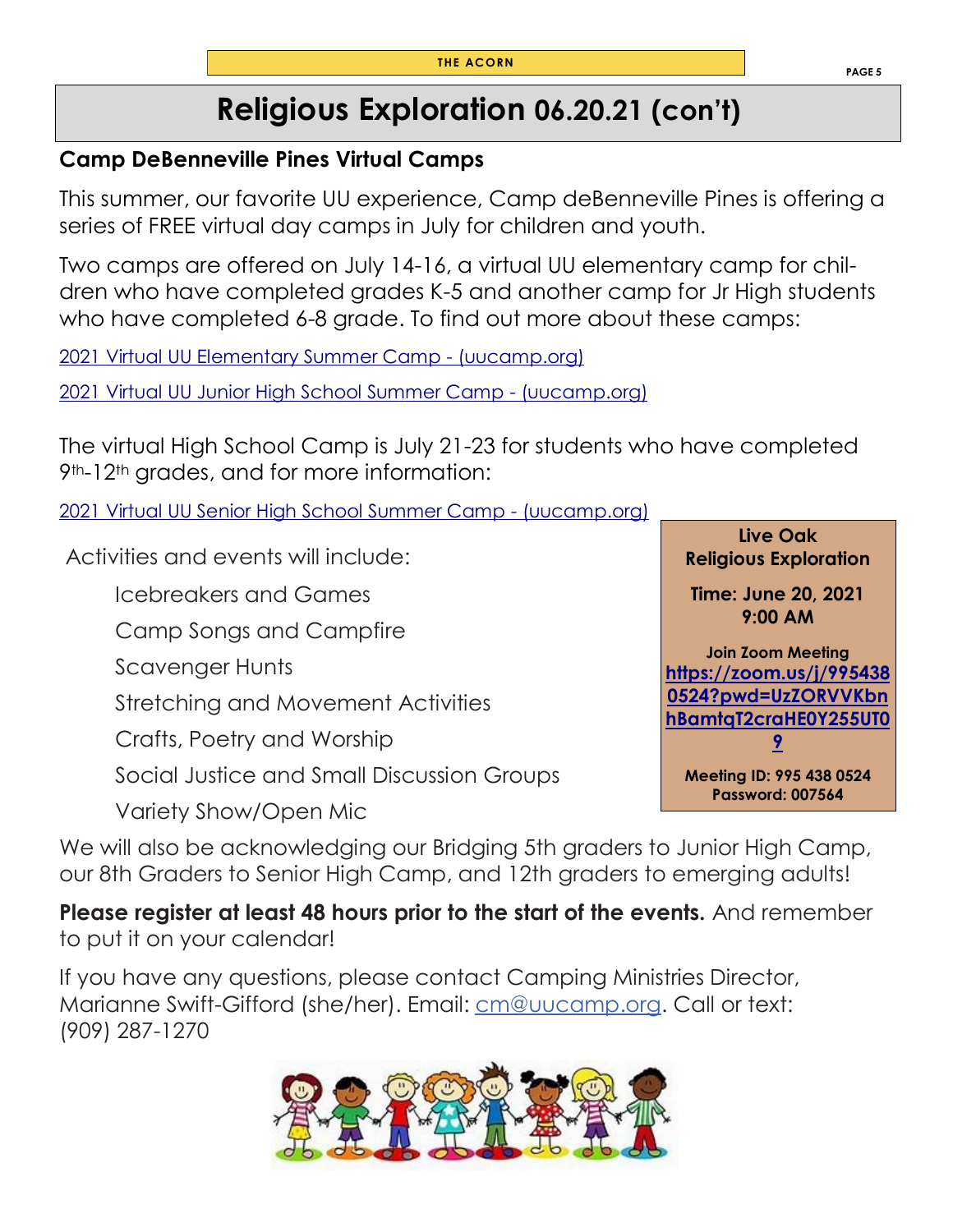# **Social Justice Upcoming Activities 06.20.21**

1. **Celebrate Pride Month!** Santa Barbara will not have an outdoor Pride Festival this year but will be holding events all summer to celebrate our Pride community. If you have an idea about how to celebrate without a festival, contact Jackie at [www.pacificpridefoundation.org.](http://www.pacificpridefoundation.org) 

2. **Juneteenth Santa Barbara –** June 18-19! This is an annual event where com munity members come together to celebrate the freedom of African Americans in the United States. We honor our ancestors and showcase black joy and culture in Santa Barbara. This holiday is based on the day, two years after the Emancipation Proclamation, when the enslaved people in Galveston, Texas were informed of their freedom and danced in the streets! -Wednesday through Sunday Black Artists Gallery, 833 State St, 12-7pm. -Saturday June 19 – 12-4 pm Black Artisan Market 833 State St. -Saturday June 19 – 5:30-7:30 Virtual Program with music, poetry, interviews, slideshow.

More information check for events and leaders on Instagram or the web: [www.juneteenthsb.org](http://www.juneteenthsb.org)

3. Our own Larry Bishop is being honored with **the Environmental Protection & Sustainability Award** by SBCAN (Santa Barbara County Action Network) on June 27<sup>th</sup>! Yeah, Larry! For more information:

[https://www.fundforsantabarbara.org/communitycalendar/sbcans-2021-north](https://www.fundforsantabarbara.org/communitycalendar/sbcans-2021-north-county-looking-forward-awards-celebration-fundraiser/)[county-looking-forward-awards-celebration-fundraiser/](https://www.fundforsantabarbara.org/communitycalendar/sbcans-2021-north-county-looking-forward-awards-celebration-fundraiser/)

# **Pastoral Care for Summer (late June-mid Aug)**

 Rev. Tamara is taking a break over the summer and the Pastoral Care Ministry will be covering any pastoral care situations as follows.

These members of the Live Oak Pastoral Care ministry will serve as the main contact each week. Week of 6/28: Colleen Poulsen; 7/5: Priscilla Marchus; 7/12: Kristin Otte; 7/19: Roberta Weisglass; 7/26: Elaine Sears; 8/2: Sylvia Sullivan; 8/9: Colleen Poulsen. Other members of the ministry are: Craig Garvin and Cecilia Ramirez.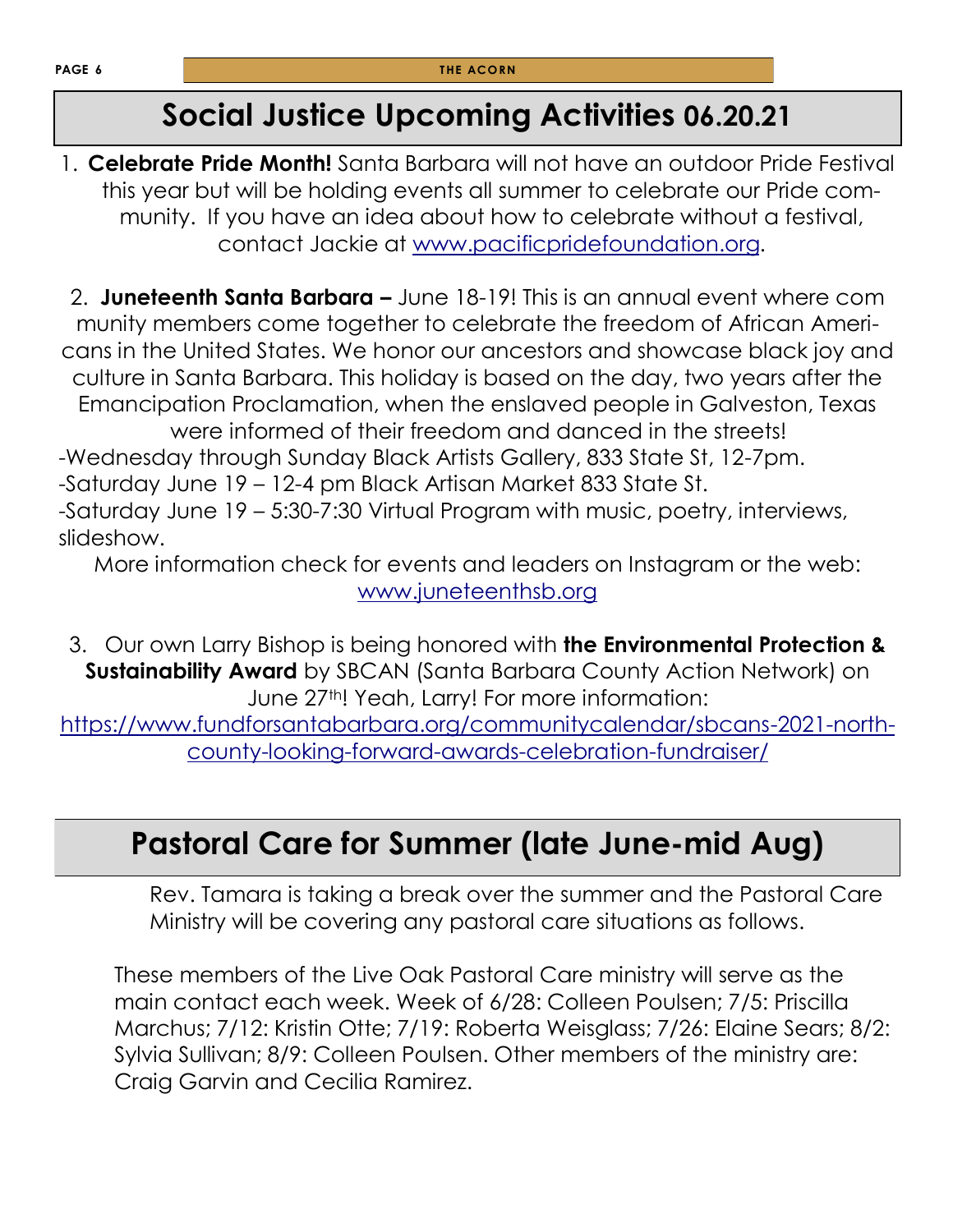# **Half Basket-Justice Ministry of California**

This week our half-basket donation will go to the UU Justice Ministry of California. This is our UU organization in Sacramento and their mission is " to advance justice in our state by cultivating and connecting leaders and communities, and by empowering the public voice of those who share UU values and **[principles](http://www.uua.org/aboutuua/principles.html)**." They work in all these areas: climate and environmental justice, economic justice, healthcare, immigrant justice, racial justice and UU the Vote.

The goals of UUJMCA are to make sure that UUs have access to and participate in statewide justice education, advocacy, and witness that deepens their faith and changes life for the better in California; to make sure justice leaders are trained, effective, inspiring and connected; to make sure congregations have strong justice ministries; and to help policy-makers and justice leaders value UUJMCA as a visible and credible partner in advancing justice in California. They sponsor activities from Youth Justice camps, Immigrant Justice Action Team, to workshops and area justice events. Rev Ranwa Hammamy is the Executive Director and the leader of this ministry.

Please give generously to support this work! For more info: https: uujmca.org/

# **Live Oak Website Update**

With the help of many LO Ministries, and others, our team is making good progress on developing our new website. Since we are trying to heavily incorporate photos in the site, we have obtained access to lots of photos of our activities and people over the years. Thank you to all of you who have had input. It will be very user friendly, intuitive, and BEAUTIFUL.

Our team: Mary Ince, Michael Wittman, Kristin Otte, Hana Princip, and Nansie Douglas

# **Sharing our Joys and Sorrows**

A note to the congregation about Wilma. She had to have a surgery to correct a complication from the first surgery. The surgery went well, and she is progressing well. Ron says she deeply appreciates every card she receives. Thank you.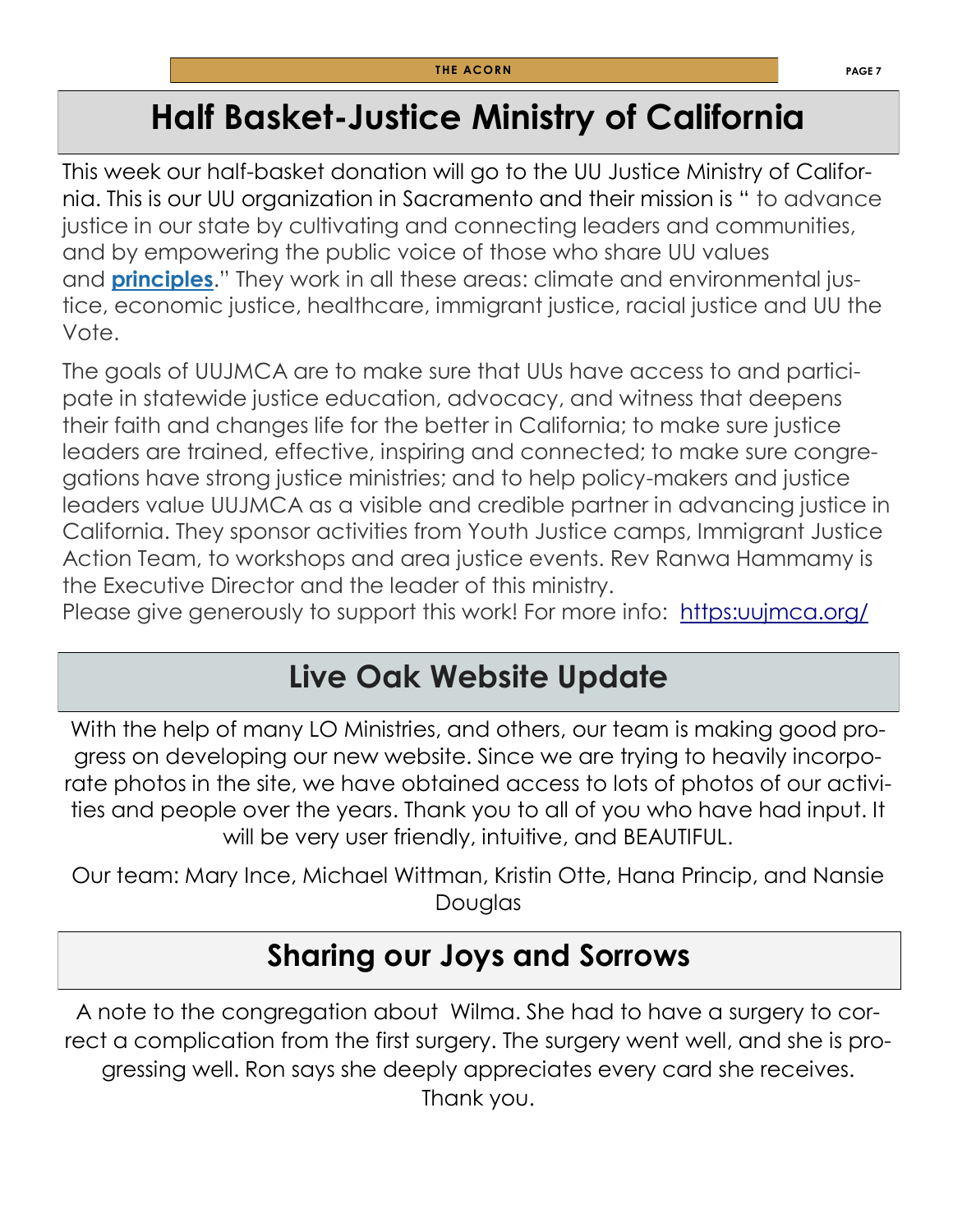**Page 8**

**THE ACORN** 

# **From the Administrator / DRE**

A request to all, to please send your Acorn material, blurbs, articles and photos to [administrator@liveoakgoleta.org.](mailto:administrator@liveoakgoleta.org) Send to [dresteven@liveoakgoleta.org](mailto:dresteven@liveoakgoleta.org) if it is related to Religious Exploration, Message for all Ages, or kids. Please be specific if you want to guarantee that your articles get into the Acorn, and keep Steven from being confused OR another option is to always send to both. Thank you.

Also moving forward, please know that all articles, postings, photos, etc that are more community based and not specific to Live Oak, have a maximum 3 week run in the Acorn (doesn't need to be consecutive). This is from your Coordinating Team.

Attn: Ministry/covenant group leadership, our online calendar on our current website is now enabled and can be updated. Would you please double check and make sure your listings are correct with both dates and times and send me corrections. Much appreciated, Steven

# **LIVE OAK BOOK GROUP RECONVENES!**

We will meet on the fourth Thursday in June-Thursday, June 24 at 6 pm on the Live Oak Patio. Please bring your mask, be prepared to talk about a book you read since we last met, and we will decide on a common book for the next meeting in July. Meeting at an earlier time will give us more light since we will be outside.

In July, we will meet on the fourth Thursday, July 22.

Paula recommends the book *Caste: the Origin of our Discontent* by Isobel Wilkerson (highly recommended by many sources) and Carolyn Chaney suggests *When They Call You a Terrorist: a Black Lives Matter Memoir*, by Patrice Khan-Cullors and asha bandele, a UCSB Reads selection. Bring your own suggestions.

--Gail Boehme, Ron Kronenberg, and Paula Bagalio

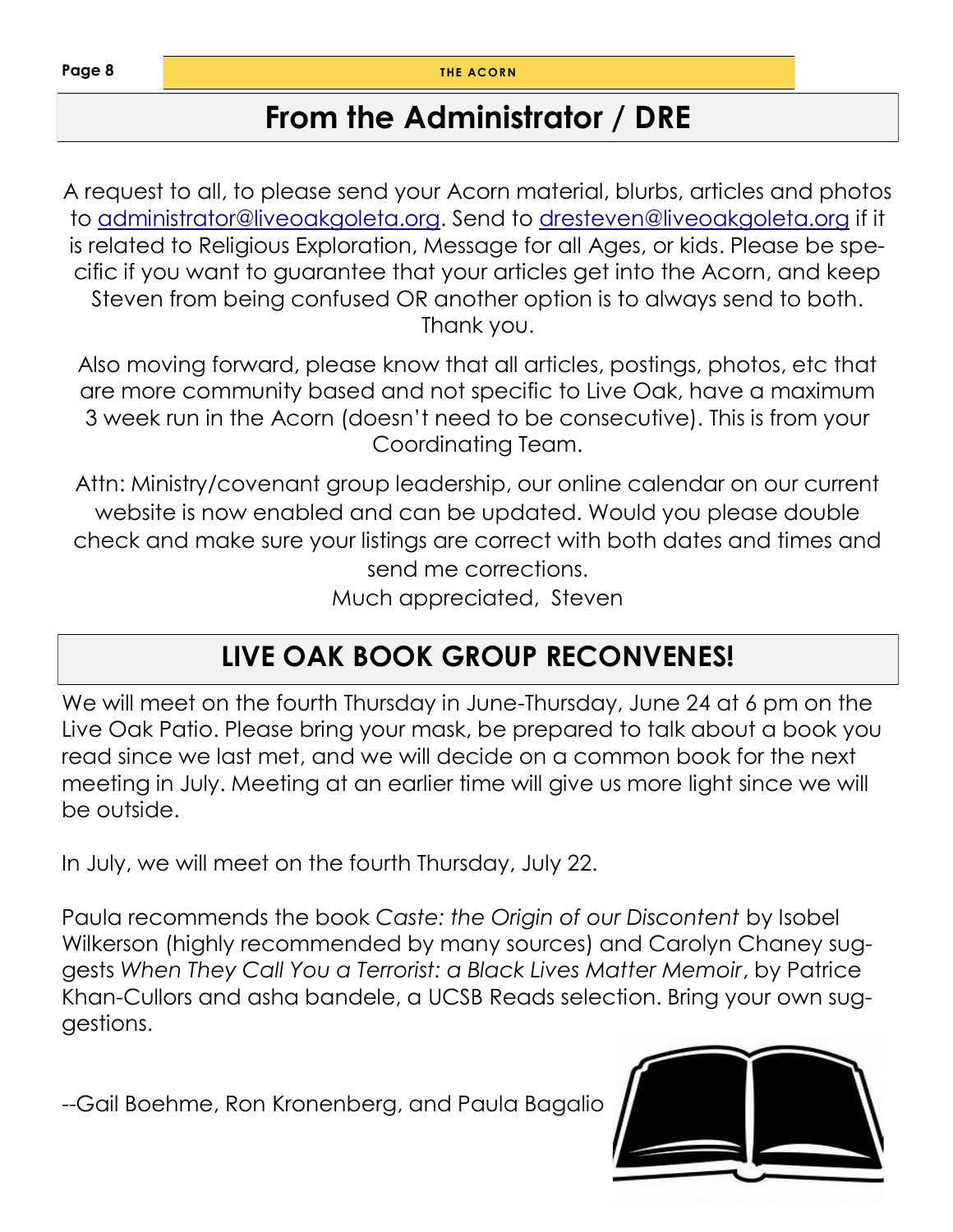# **Regathering Task Force-Thru Sept 2021**

As we move forward, a note on Inclusion:

In the interest of not excluding anyone, we strongly encourage groups to meet virtually when one or more persons cannot attend in person. Or alternately, include a virtual option (i.e. running Zoom during the in-person meeting so that all group members are able to participate.)

Likewise, if one or more persons cannot join a virtual meeting due to lack of technology, we encourage all virtual meetings to be accessible by phone. This is easily accomplished with our congregational Zoom accounts.

#### **On campus meetings:**

For the time being, all groups of all ages meeting in person at Live Oak need to be outdoors. Masking and social distancing are not required. Participants should only use the Farmhouse bathrooms. Please close the toilet cover when flushing and use Clorox wipes for all contact surfaces after each use. Groups wishing to meet on campus need to schedule their meeting with the Administrator using the email [administrator@liveoakgoleta.org.](mailto:administrator@liveoakgoleta.org) 

#### **Off campus meetings:**

Live Oak groups meeting off campus need to be clear in advance about how and where they are meeting (i.e. indoors/outdoors, masks/no masks, social distancing/no distancing) . By doing so, people can make their own decisions about their participation.

**NOTE**: These guidelines were Board approved on the recommendation of the Regathering Task Force.

On a final sweet note, we look forward to gathering again indoors in Sept.

# **Call for Unitarian Universalist Artists**

USSB is sponsoring a one-day art show on August 14th at USSB and invite all USSB and Live Oak artists who would like to exhibit *(and sell)* their work.

All artists are invited to participate. If you are interested, contact Dana Zurzolo by July 14 at [danazurzolo@gmail.com](mailto:danazuzolo@gmail.com) to register for the art show.

The art show is **Saturday August 14, 2021** from 11:00 AM to 4:00 PM. Easels will be available for rent for the showing; all sales split between artist and the USSB; artists will need to be present or have a representative present for them.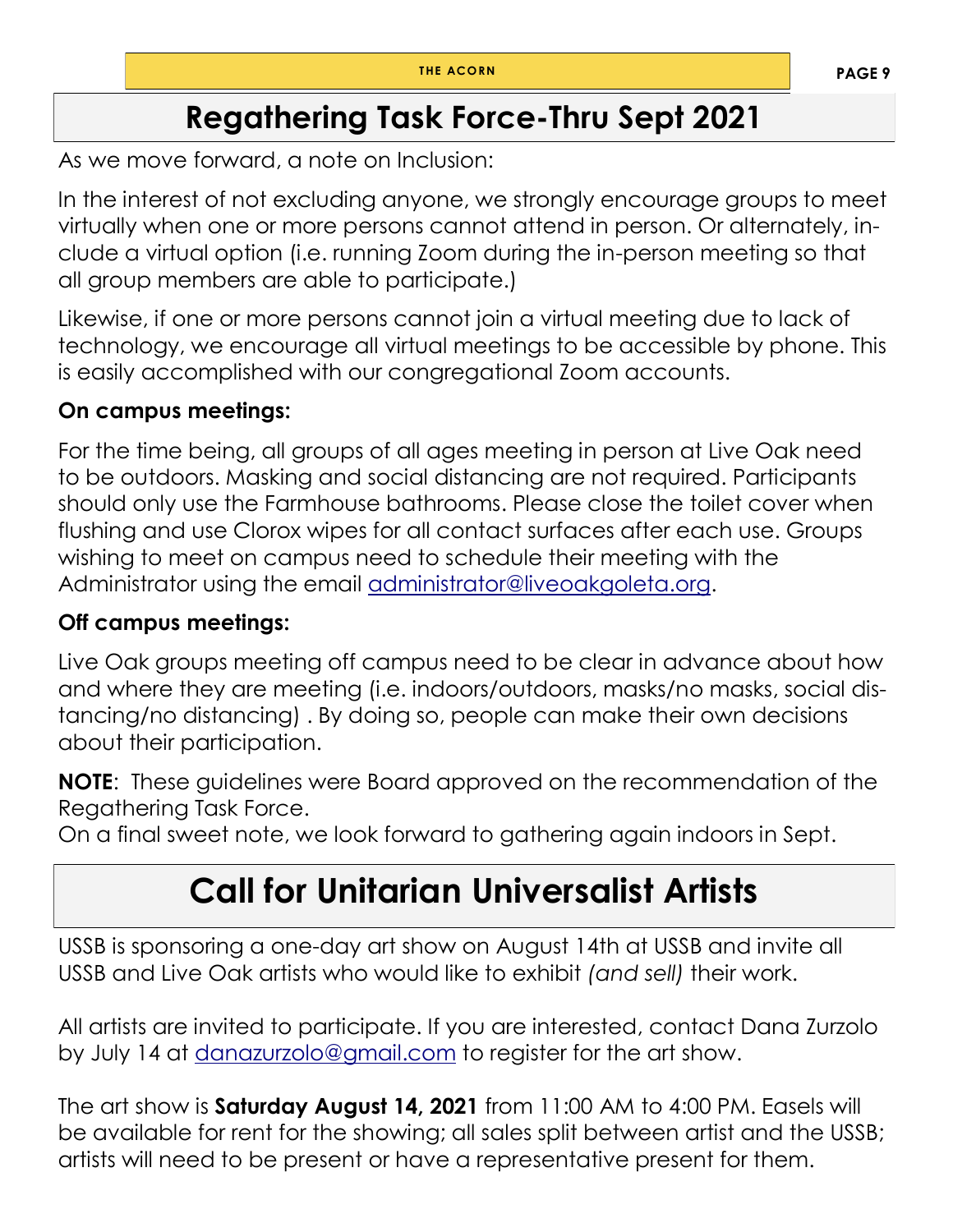#### **THE ACORN**



# **Announcements**

**MEET SUKI..** Lisl's beloved cat, Suki, needs a new home! She is seven years old, in good health and needs a loving home quickly. **Please contact Alison @ 805-729-0308**

**Maureen and Paul** 

**Maliszewski** are looking for house sitting opportunities of at least one week during the period of January through March 2022. Contact Mo at 970-903-0957 or email at [maliszewskimaureen@yahoo.com](mailto:maliszewskimaureen@yahoo.com)



After living in a studio apartment attached to his office for the past year, Frank is eager to find a house or condo to buy. It's a terrible time to be looking! There is almost nothing available. Santa Barbara is a preferred location, but he is looking as far away as Ventura and hopes to find something with a garage for his bike, boogie board and kayak, and space for a vegetable garden. **Please keep us in mind if you become aware of anyone who wants to sell a property. Thank you!! Carrie Topliffe** 

**Mary Ince** is part of the Westmont Ridley-Tree Museum of Art Exhibition. Her three pieces reflect the continuing series of

The Visual Interpretation of Contemporary Music works she has been working on for 15 years.



WESTMONT RIDLEY-TREE MUSEUM of ART Westmont College . Adams Center for the Visual Arts<br>955 La Paz Road . Santa Barbara, CA 93108

AT THE EDGES: Tri-Countv Juried Exhibition May 20 - June 19, 2021 museum@westmont.edu



**Live Oak Unitarian Universalist Congregation**

#### **Live Oak Staff and Office Hours**

**Rev. Tamara Casanova Suzuki** [revtamarasuzu-](mailto:revtamarasuzuki@gmail.com)

[ki@gmail.com](mailto:revtamarasuzuki@gmail.com) 805.967.7867 x 1 by appointment

**Steven Lovelace, Director of Religious Exploration** [dreste-](mailto:dresteven@liveoakgoleta.org)

ven@liveoakgoleta [g](mailto:dresteven@liveoakgoleta.org)

805.967.7867 by appointment

**John Douglas, Music Director** [jed805@gmail.com](mailto:jed805@gmail.com) 805.284.2082

**Administrator** [administra](mailto:administrator@liveoakgoleta.org)[tor@liveoakgoleta.org](mailto:administrator@liveoakgoleta.org) 805.967.7867 x 1

**Janet Mocker, Bookkeeper** [bookkeep](mailto:sbsurj@gmail.com)[er@liveoakgoleta.org](mailto:sbsurj@gmail.com)

**Coordinating Team** [coordinating](mailto:coordinatingteam@liveoakgoleta.org)[team@liveoakgoleta.o](mailto:coordinatingteam@liveoakgoleta.org) [rg](mailto:coordinatingteam@liveoakgoleta.org)